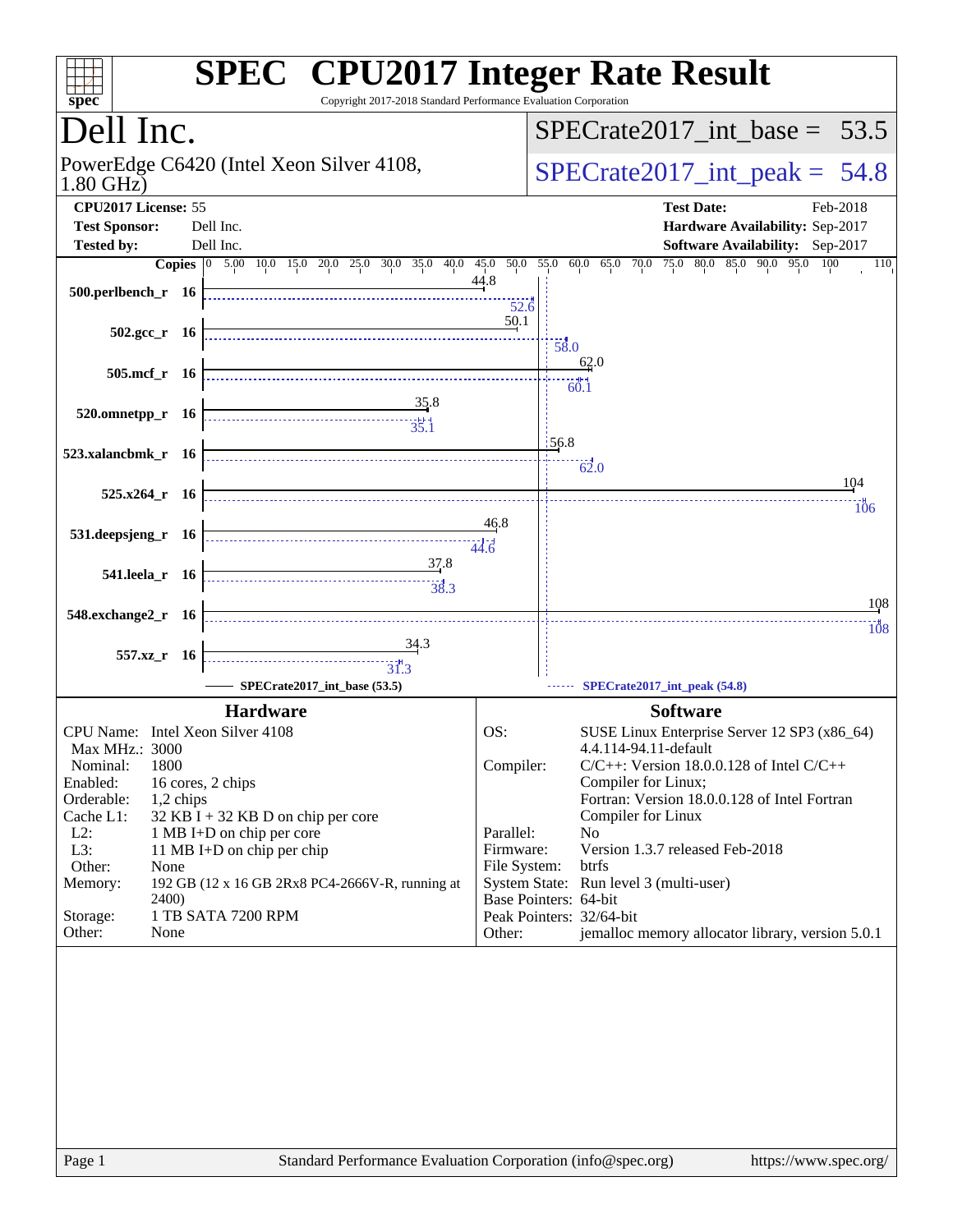

Copyright 2017-2018 Standard Performance Evaluation Corporation

## Dell Inc.

#### 1.80 GHz) PowerEdge C6420 (Intel Xeon Silver 4108,  $\vert$  SPECrate 2017 int peak = 54.8

### SPECrate2017 int\_base =  $53.5$

**[CPU2017 License:](http://www.spec.org/auto/cpu2017/Docs/result-fields.html#CPU2017License)** 55 **[Test Date:](http://www.spec.org/auto/cpu2017/Docs/result-fields.html#TestDate)** Feb-2018 **[Test Sponsor:](http://www.spec.org/auto/cpu2017/Docs/result-fields.html#TestSponsor)** Dell Inc. **[Hardware Availability:](http://www.spec.org/auto/cpu2017/Docs/result-fields.html#HardwareAvailability)** Sep-2017 **[Tested by:](http://www.spec.org/auto/cpu2017/Docs/result-fields.html#Testedby)** Dell Inc. **[Software Availability:](http://www.spec.org/auto/cpu2017/Docs/result-fields.html#SoftwareAvailability)** Sep-2017

### **[Results Table](http://www.spec.org/auto/cpu2017/Docs/result-fields.html#ResultsTable)**

|                                   | <b>Base</b>   |                |       |                |              | <b>Peak</b>    |       |               |                |              |                |              |                |              |
|-----------------------------------|---------------|----------------|-------|----------------|--------------|----------------|-------|---------------|----------------|--------------|----------------|--------------|----------------|--------------|
| <b>Benchmark</b>                  | <b>Copies</b> | <b>Seconds</b> | Ratio | <b>Seconds</b> | <b>Ratio</b> | <b>Seconds</b> | Ratio | <b>Copies</b> | <b>Seconds</b> | <b>Ratio</b> | <b>Seconds</b> | <b>Ratio</b> | <b>Seconds</b> | <b>Ratio</b> |
| $500.$ perlbench_r                | 16            | 569            | 44.8  | 570            | 44.7         | 569            | 44.8  | 16            | 484            | 52.7         | 485            | 52.5         | 484            | 52.6         |
| 502.gcc_r                         | 16            | 453            | 50.0  | 452            | 50.1         | 453            | 50.1  | 16            | 391            | 58.0         | 391            | 58.0         | 392            | 57.8         |
| $505$ .mcf r                      | 16            | 417            | 62.0  | 417            | 62.1         | 420            | 61.5  | 16            | 422            | 61.3         | 430            | 60.1         | 432            | 59.9         |
| 520.omnetpp_r                     | 16            | 587            | 35.8  | 589            | 35.6         | 585            | 35.9  | 16            | 578            | 36.3         | 598            | 35.1         | 612            | 34.3         |
| 523.xalancbmk r                   | 16            | 298            | 56.6  | 298            | 56.8         | 297            | 56.8  | 16            | 273            | 61.9         | 272            | 62.0         | 272            | 62.1         |
| 525.x264 r                        | 16            | 270            | 104   | 270            | 104          | 270            | 104   | 16            | 265            | 106          | 266            | 105          | 265            | <u>106</u>   |
| 531.deepsjeng_r                   | 16            | 392            | 46.8  | 392            | 46.8         | 392            | 46.8  | 16            | 396            | 46.3         | 411            | 44.6         | 411            | 44.6         |
| 541.leela_r                       | 16            | 700            | 37.9  | 700            | 37.8         | 701            | 37.8  | 16            | 691            | 38.3         | 691            | 38.3         | 692            | 38.3         |
| 548.exchange2_r                   | 16            | 389            | 108   | 389            | 108          | 389            | 108   | 16            | 388            | 108          | 388            | 108          | 389            | 108          |
| $557.xz$ r                        | 16            | 505            | 34.2  | 504            | 34.3         | 504            | 34.3  | 16            | 544            | 31.7         | 553            | 31.3         | 552            | 31.3         |
| $SPECrate2017$ int base =<br>53.5 |               |                |       |                |              |                |       |               |                |              |                |              |                |              |

**[SPECrate2017\\_int\\_peak =](http://www.spec.org/auto/cpu2017/Docs/result-fields.html#SPECrate2017intpeak) 54.8**

Results appear in the [order in which they were run.](http://www.spec.org/auto/cpu2017/Docs/result-fields.html#RunOrder) Bold underlined text [indicates a median measurement.](http://www.spec.org/auto/cpu2017/Docs/result-fields.html#Median)

#### **[Submit Notes](http://www.spec.org/auto/cpu2017/Docs/result-fields.html#SubmitNotes)**

 The numactl mechanism was used to bind copies to processors. The config file option 'submit' was used to generate numactl commands to bind each copy to a specific processor. For details, please see the config file.

### **[Operating System Notes](http://www.spec.org/auto/cpu2017/Docs/result-fields.html#OperatingSystemNotes)**

Stack size set to unlimited using "ulimit -s unlimited"

#### **[General Notes](http://www.spec.org/auto/cpu2017/Docs/result-fields.html#GeneralNotes)**

Environment variables set by runcpu before the start of the run: LD\_LIBRARY\_PATH = "/root/cpu2017/lib/ia32:/root/cpu2017/lib/intel64:/root/cpu2017/je5.0.1-32:/root/cpu2017/je5.0.1-64" Binaries compiled on a system with 1x Intel Core i7-4790 CPU + 32GB RAM

memory using Redhat Enterprise Linux 7.4

 Yes: The test sponsor attests, as of date of publication, that CVE-2017-5754 (Meltdown) is mitigated in the system as tested and documented.

 Yes: The test sponsor attests, as of date of publication, that CVE-2017-5753 (Spectre variant 1) is mitigated in the system as tested and documented.

 Yes: The test sponsor attests, as of date of publication, that CVE-2017-5715 (Spectre variant 2) is mitigated in the system as tested and documented.

 jemalloc: configured and built at default for 32bit (i686) and 64bit (x86\_64) targets; jemalloc: built with the RedHat Enterprise 7.4, and the system compiler gcc 4.8.5; jemalloc: sources available via jemalloc.net

Transparent Huge Pages enabled by default

Prior to runcpu invocation

Filesystem page cache synced and cleared with:

**(Continued on next page)**

| Page 2 | Standard Performance Evaluation Corporation (info@spec.org) | https://www.spec.org/ |
|--------|-------------------------------------------------------------|-----------------------|
|--------|-------------------------------------------------------------|-----------------------|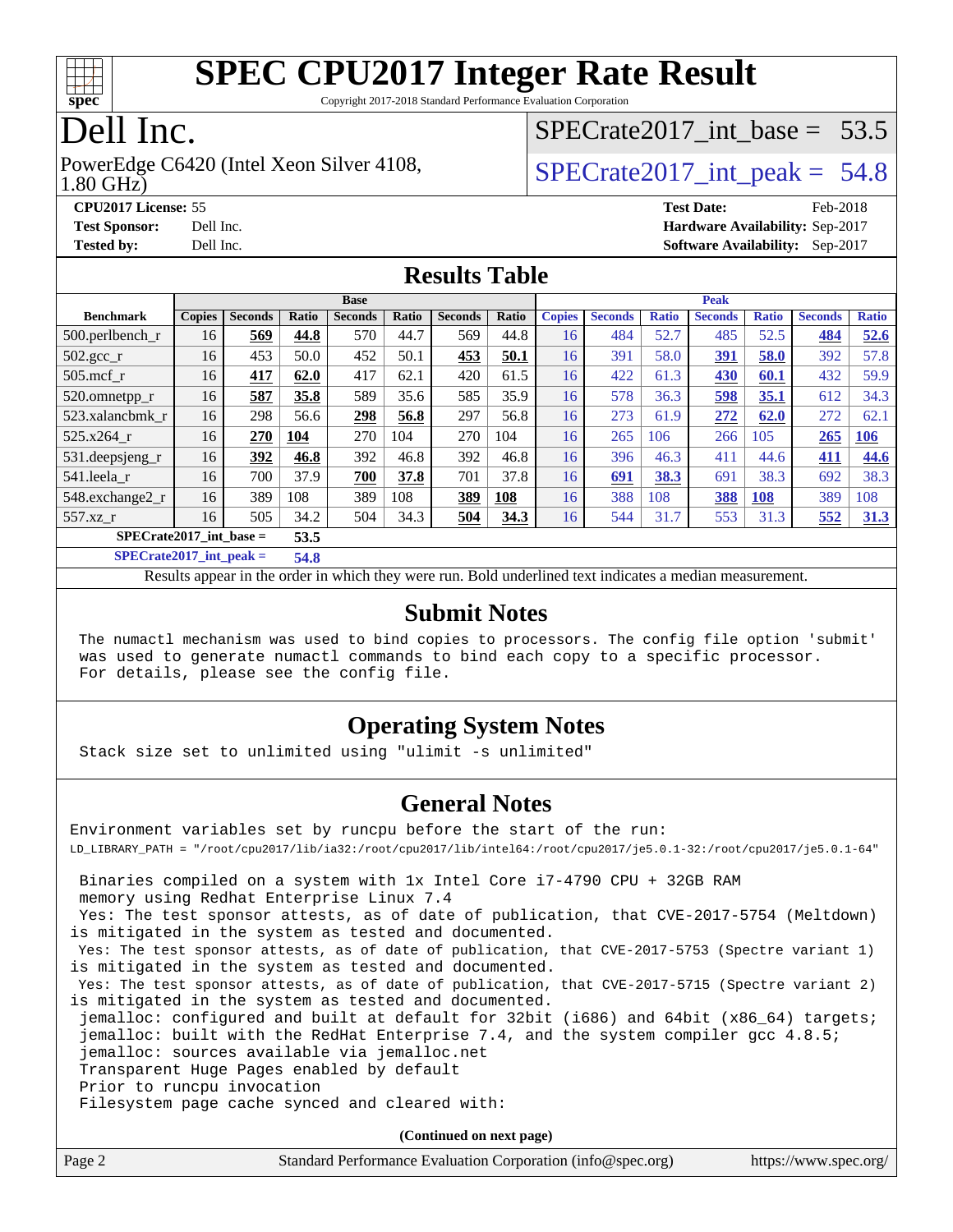

Copyright 2017-2018 Standard Performance Evaluation Corporation

## Dell Inc.

1.80 GHz) PowerEdge C6420 (Intel Xeon Silver 4108,  $\vert$  SPECrate 2017 int peak = 54.8

SPECrate2017 int\_base =  $53.5$ 

**[CPU2017 License:](http://www.spec.org/auto/cpu2017/Docs/result-fields.html#CPU2017License)** 55 **[Test Date:](http://www.spec.org/auto/cpu2017/Docs/result-fields.html#TestDate)** Feb-2018 **[Test Sponsor:](http://www.spec.org/auto/cpu2017/Docs/result-fields.html#TestSponsor)** Dell Inc. **[Hardware Availability:](http://www.spec.org/auto/cpu2017/Docs/result-fields.html#HardwareAvailability)** Sep-2017 **[Tested by:](http://www.spec.org/auto/cpu2017/Docs/result-fields.html#Testedby)** Dell Inc. **[Software Availability:](http://www.spec.org/auto/cpu2017/Docs/result-fields.html#SoftwareAvailability)** Sep-2017

**[General Notes \(Continued\)](http://www.spec.org/auto/cpu2017/Docs/result-fields.html#GeneralNotes)** sync; echo 3> /proc/sys/vm/drop\_caches runcpu command invoked through numactl i.e.: numactl --interleave=all runcpu <etc> **[Platform Notes](http://www.spec.org/auto/cpu2017/Docs/result-fields.html#PlatformNotes)** BIOS settings: Sub NUMA Cluster disabled Virtualization Technology disabled System Profile set to Custom CPU Performance set to Maximum Performance C States set to Autonomous C1EE disabled Uncore Frequency set to Dynamic Energy Efficiency Policy set to Performance Memory Patrol Scrub disabled Logical Processor disabled CPU Interconnect Bus Link Power Management disabled PCI ASPM L1 Link Power Management disabled Sysinfo program /root/cpu2017/bin/sysinfo Rev: r5797 of 2017-06-14 96c45e4568ad54c135fd618bcc091c0f running on linux-vfov Thu Feb 15 15:37:17 2018 SUT (System Under Test) info as seen by some common utilities. For more information on this section, see <https://www.spec.org/cpu2017/Docs/config.html#sysinfo> From /proc/cpuinfo model name : Intel(R) Xeon(R) Silver 4108 CPU @ 1.80GHz 2 "physical id"s (chips) 16 "processors" cores, siblings (Caution: counting these is hw and system dependent. The following excerpts from /proc/cpuinfo might not be reliable. Use with caution.) cpu cores : 8 siblings : 8 physical 0: cores 0 1 2 3 4 5 6 7 physical 1: cores 0 1 2 3 4 5 6 7 From lscpu: Architecture: x86\_64 CPU op-mode(s): 32-bit, 64-bit Byte Order: Little Endian  $CPU(s):$  16 On-line CPU(s) list: 0-15 Thread(s) per core: 1 Core(s) per socket: 8 **(Continued on next page)**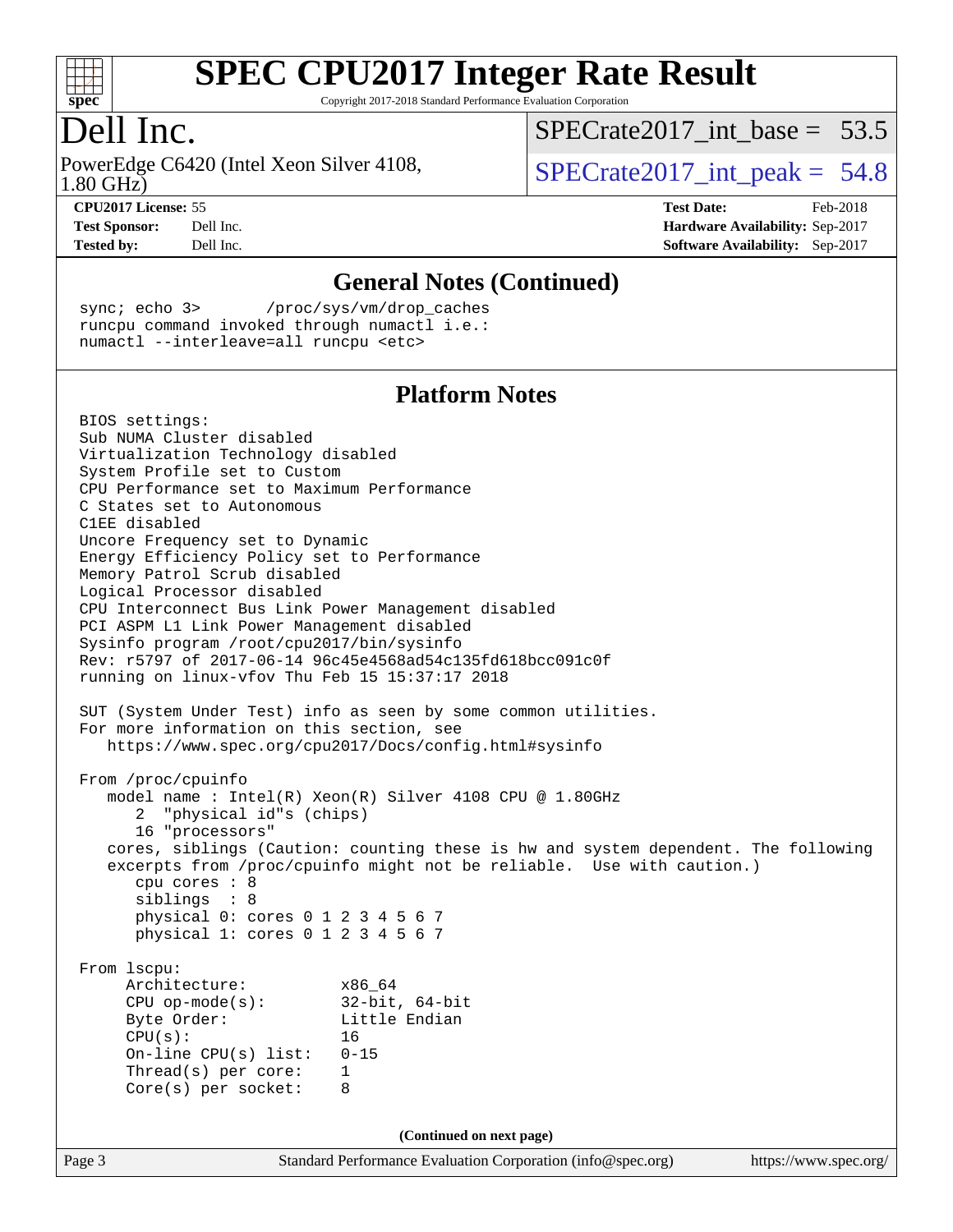

Copyright 2017-2018 Standard Performance Evaluation Corporation

## Dell Inc.

1.80 GHz) PowerEdge C6420 (Intel Xeon Silver 4108,  $\text{SPECrate2017\_int\_peak} = 54.8$ 

[SPECrate2017\\_int\\_base =](http://www.spec.org/auto/cpu2017/Docs/result-fields.html#SPECrate2017intbase) 53.5

**[CPU2017 License:](http://www.spec.org/auto/cpu2017/Docs/result-fields.html#CPU2017License)** 55 **[Test Date:](http://www.spec.org/auto/cpu2017/Docs/result-fields.html#TestDate)** Feb-2018 **[Test Sponsor:](http://www.spec.org/auto/cpu2017/Docs/result-fields.html#TestSponsor)** Dell Inc. **[Hardware Availability:](http://www.spec.org/auto/cpu2017/Docs/result-fields.html#HardwareAvailability)** Sep-2017 **[Tested by:](http://www.spec.org/auto/cpu2017/Docs/result-fields.html#Testedby)** Dell Inc. **[Software Availability:](http://www.spec.org/auto/cpu2017/Docs/result-fields.html#SoftwareAvailability)** Sep-2017

#### **[Platform Notes \(Continued\)](http://www.spec.org/auto/cpu2017/Docs/result-fields.html#PlatformNotes)**

| Socket(s):                                                                                                                                                                                                                                                                                             | 2                                                                                                                                                                                                                                                                                                                                                                                                                                                                                                                                                                                                                                                                                                                                                                                                                          |
|--------------------------------------------------------------------------------------------------------------------------------------------------------------------------------------------------------------------------------------------------------------------------------------------------------|----------------------------------------------------------------------------------------------------------------------------------------------------------------------------------------------------------------------------------------------------------------------------------------------------------------------------------------------------------------------------------------------------------------------------------------------------------------------------------------------------------------------------------------------------------------------------------------------------------------------------------------------------------------------------------------------------------------------------------------------------------------------------------------------------------------------------|
| NUMA $node(s):$                                                                                                                                                                                                                                                                                        | 2                                                                                                                                                                                                                                                                                                                                                                                                                                                                                                                                                                                                                                                                                                                                                                                                                          |
| Vendor ID:                                                                                                                                                                                                                                                                                             | GenuineIntel                                                                                                                                                                                                                                                                                                                                                                                                                                                                                                                                                                                                                                                                                                                                                                                                               |
| CPU family:                                                                                                                                                                                                                                                                                            | 6                                                                                                                                                                                                                                                                                                                                                                                                                                                                                                                                                                                                                                                                                                                                                                                                                          |
| Model:                                                                                                                                                                                                                                                                                                 | 85                                                                                                                                                                                                                                                                                                                                                                                                                                                                                                                                                                                                                                                                                                                                                                                                                         |
| Model name:                                                                                                                                                                                                                                                                                            | $Intel(R) Xeon(R) Silver 4108 CPU @ 1.80GHz$                                                                                                                                                                                                                                                                                                                                                                                                                                                                                                                                                                                                                                                                                                                                                                               |
| Stepping:                                                                                                                                                                                                                                                                                              | 4                                                                                                                                                                                                                                                                                                                                                                                                                                                                                                                                                                                                                                                                                                                                                                                                                          |
| CPU MHz:                                                                                                                                                                                                                                                                                               | 1795.777                                                                                                                                                                                                                                                                                                                                                                                                                                                                                                                                                                                                                                                                                                                                                                                                                   |
| BogoMIPS:                                                                                                                                                                                                                                                                                              | 3591.55                                                                                                                                                                                                                                                                                                                                                                                                                                                                                                                                                                                                                                                                                                                                                                                                                    |
| Virtualization:                                                                                                                                                                                                                                                                                        | $VT - x$                                                                                                                                                                                                                                                                                                                                                                                                                                                                                                                                                                                                                                                                                                                                                                                                                   |
| L1d cache:                                                                                                                                                                                                                                                                                             | 32K                                                                                                                                                                                                                                                                                                                                                                                                                                                                                                                                                                                                                                                                                                                                                                                                                        |
| Lli cache:                                                                                                                                                                                                                                                                                             | 32K                                                                                                                                                                                                                                                                                                                                                                                                                                                                                                                                                                                                                                                                                                                                                                                                                        |
| L2 cache:                                                                                                                                                                                                                                                                                              | 1024K                                                                                                                                                                                                                                                                                                                                                                                                                                                                                                                                                                                                                                                                                                                                                                                                                      |
| $L3$ cache:                                                                                                                                                                                                                                                                                            | 11264K                                                                                                                                                                                                                                                                                                                                                                                                                                                                                                                                                                                                                                                                                                                                                                                                                     |
| NUMA $node0$ $CPU(s):$                                                                                                                                                                                                                                                                                 | 0, 2, 4, 6, 8, 10, 12, 14                                                                                                                                                                                                                                                                                                                                                                                                                                                                                                                                                                                                                                                                                                                                                                                                  |
| NUMA $node1$ $CPU(s):$                                                                                                                                                                                                                                                                                 | 1, 3, 5, 7, 9, 11, 13, 15                                                                                                                                                                                                                                                                                                                                                                                                                                                                                                                                                                                                                                                                                                                                                                                                  |
| Flags:                                                                                                                                                                                                                                                                                                 | fpu vme de pse tsc msr pae mce cx8 apic sep mtrr pge mca cmov<br>pat pse36 clflush dts acpi mmx fxsr sse sse2 ss ht tm pbe syscall nx pdpelgb rdtscp<br>lm constant_tsc art arch_perfmon pebs bts rep_good nopl xtopology nonstop_tsc<br>aperfmperf eagerfpu pni pclmulqdq dtes64 monitor ds_cpl vmx smx est tm2 ssse3 sdbg<br>fma cx16 xtpr pdcm pcid dca sse4_1 sse4_2 x2apic movbe popcnt tsc_deadline_timer aes<br>xsave avx f16c rdrand lahf_lm abm 3dnowprefetch ida arat epb invpcid_single pln pts<br>dtherm intel_pt rsb_ctxsw spec_ctrl retpoline kaiser tpr_shadow vnmi flexpriority<br>ept vpid fsgsbase tsc_adjust bmil hle avx2 smep bmi2 erms invpcid rtm cqm mpx<br>avx512f avx512dq rdseed adx smap clflushopt clwb avx512cd avx512bw avx512vl xsaveopt<br>xsavec xgetbv1 cqm_llc cqm_occup_llc pku ospke |
| /proc/cpuinfo cache data<br>cache size : 11264 KB                                                                                                                                                                                                                                                      |                                                                                                                                                                                                                                                                                                                                                                                                                                                                                                                                                                                                                                                                                                                                                                                                                            |
| physical chip.<br>$available: 2 nodes (0-1)$<br>node 0 cpus: 0 2 4 6 8 10 12 14<br>node 0 size: 95354 MB<br>node 0 free: 95004 MB<br>node 1 cpus: 1 3 5 7 9 11 13 15<br>node 1 size: 96749 MB<br>node 1 free: 96428 MB<br>node distances:<br>node<br>$\Omega$<br>1<br>21<br>0:<br>10<br>1:<br>21<br>10 | From numactl --hardware WARNING: a numactl 'node' might or might not correspond to a                                                                                                                                                                                                                                                                                                                                                                                                                                                                                                                                                                                                                                                                                                                                       |
| From /proc/meminfo<br>MemTotal:<br>196715332 kB<br>HugePages_Total:<br>0                                                                                                                                                                                                                               |                                                                                                                                                                                                                                                                                                                                                                                                                                                                                                                                                                                                                                                                                                                                                                                                                            |
|                                                                                                                                                                                                                                                                                                        | (Continued on next page)                                                                                                                                                                                                                                                                                                                                                                                                                                                                                                                                                                                                                                                                                                                                                                                                   |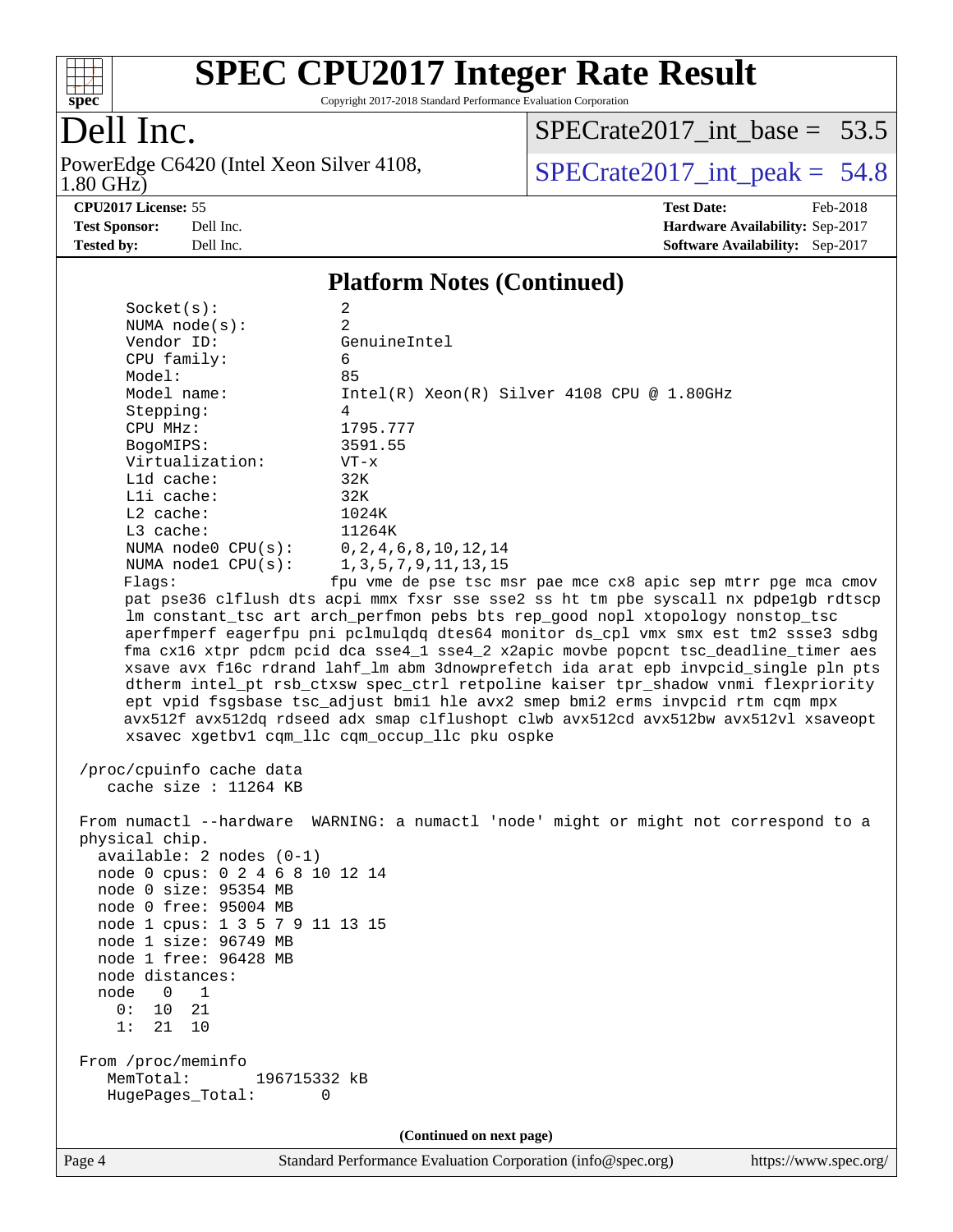

Copyright 2017-2018 Standard Performance Evaluation Corporation

### Dell Inc.

1.80 GHz) PowerEdge C6420 (Intel Xeon Silver 4108,  $\vert$  SPECrate 2017 int peak = 54.8

SPECrate2017 int\_base =  $53.5$ 

**[CPU2017 License:](http://www.spec.org/auto/cpu2017/Docs/result-fields.html#CPU2017License)** 55 **[Test Date:](http://www.spec.org/auto/cpu2017/Docs/result-fields.html#TestDate)** Feb-2018 **[Test Sponsor:](http://www.spec.org/auto/cpu2017/Docs/result-fields.html#TestSponsor)** Dell Inc. **[Hardware Availability:](http://www.spec.org/auto/cpu2017/Docs/result-fields.html#HardwareAvailability)** Sep-2017 **[Tested by:](http://www.spec.org/auto/cpu2017/Docs/result-fields.html#Testedby)** Dell Inc. **[Software Availability:](http://www.spec.org/auto/cpu2017/Docs/result-fields.html#SoftwareAvailability)** Sep-2017

#### **[Platform Notes \(Continued\)](http://www.spec.org/auto/cpu2017/Docs/result-fields.html#PlatformNotes)**

Page 5 Standard Performance Evaluation Corporation [\(info@spec.org\)](mailto:info@spec.org) <https://www.spec.org/> Hugepagesize: 2048 kB From /etc/\*release\* /etc/\*version\* SuSE-release: SUSE Linux Enterprise Server 12 (x86\_64) VERSION = 12 PATCHLEVEL = 3 # This file is deprecated and will be removed in a future service pack or release. # Please check /etc/os-release for details about this release. os-release: NAME="SLES" VERSION="12-SP3" VERSION\_ID="12.3" PRETTY\_NAME="SUSE Linux Enterprise Server 12 SP3" ID="sles" ANSI\_COLOR="0;32" CPE\_NAME="cpe:/o:suse:sles:12:sp3" uname -a: Linux linux-vfov 4.4.114-94.11-default #1 SMP Thu Feb 1 19:28:26 UTC 2018 (4309ff9) x86\_64 x86\_64 x86\_64 GNU/Linux run-level 3 Feb 14 18:43 SPEC is set to: /root/cpu2017 Filesystem Type Size Used-Avail-Use%-Mounted-on-<br>  $\sqrt{1 + 2 + 4}$  /dev/sda2 btrfs 928G 25G 903G 3%-/ /dev/sda2 btrfs 928G 25G 903G 3% / Additional information from dmidecode follows. WARNING: Use caution when you interpret this section. The 'dmidecode' program reads system data which is "intended to allow hardware to be accurately determined", but the intent may not be met, as there are frequent changes to hardware, firmware, and the "DMTF SMBIOS" standard. BIOS Dell Inc. 1.3.7 02/09/2018 Memory: 6x 002C00B3002C 18ASF2G72PDZ-2G6D1 16 GB 2 rank 2666, configured at 2400 6x 00AD00B300AD HMA82GR7AFR8N-VK 16 GB 2 rank 2666, configured at 2400 4x Not Specified Not Specified (End of data from sysinfo program) **[Compiler Version Notes](http://www.spec.org/auto/cpu2017/Docs/result-fields.html#CompilerVersionNotes)** ============================================================================== CC 500.perlbench\_r(base)  $502.\text{gcc_r}$ (base)  $505.\text{mcf_r}$ (base, peak) 525.x264\_r(base, peak) 557.xz\_r(base, peak) ------------------------------------------------------------------------------ **(Continued on next page)**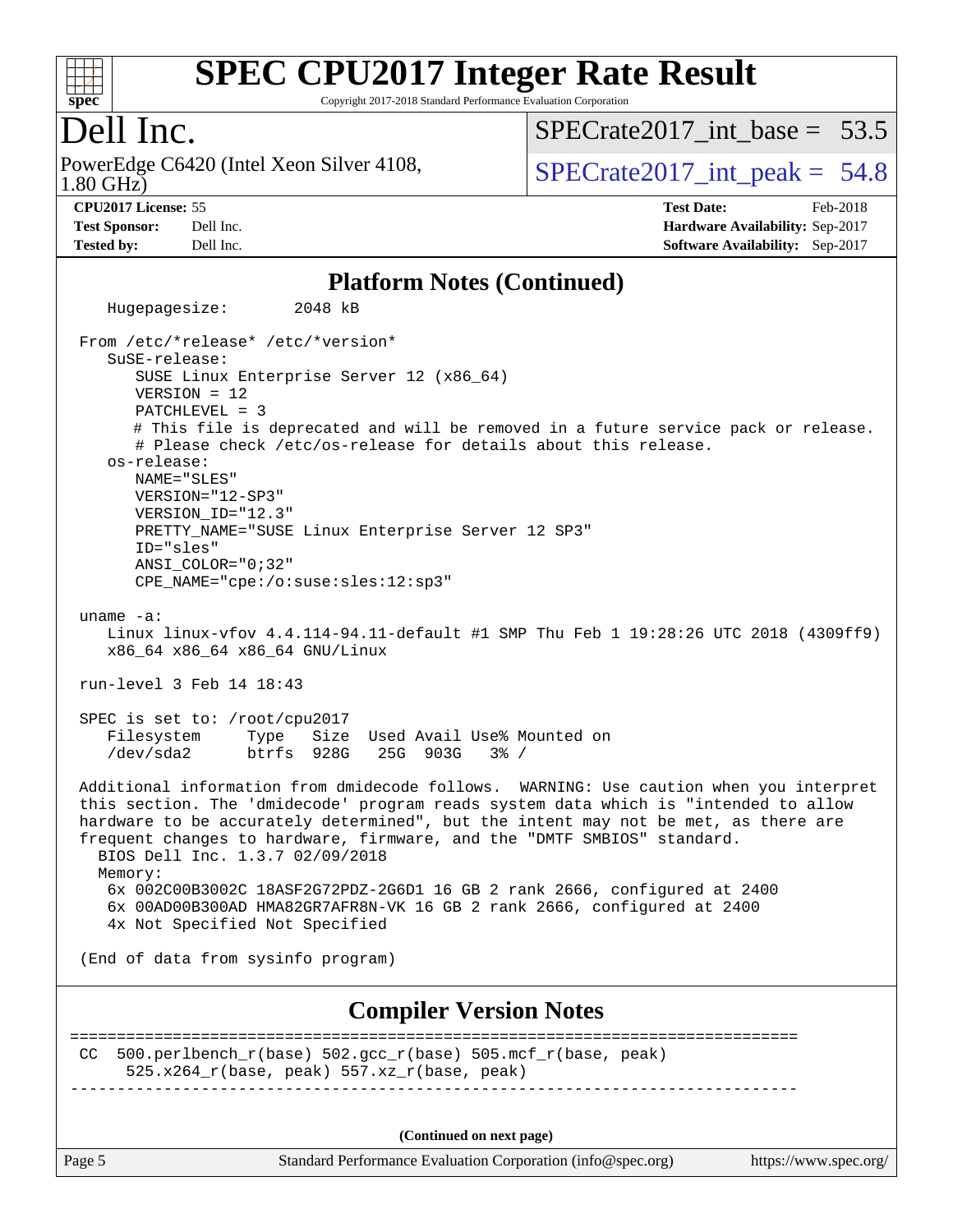

Copyright 2017-2018 Standard Performance Evaluation Corporation

## ell Inc.

PowerEdge C6420 (Intel Xeon Silver 4108, 1.80 GHz)

SPECrate2017 int\_base =  $53.5$ 

 $SPECTate 2017\_int\_peak = 54.8$ 

| <b>Test Sponsor:</b> | Dell Ir |
|----------------------|---------|
| <b>Tested by:</b>    | Dell Ir |

**[CPU2017 License:](http://www.spec.org/auto/cpu2017/Docs/result-fields.html#CPU2017License)** 55 **[Test Date:](http://www.spec.org/auto/cpu2017/Docs/result-fields.html#TestDate)** Feb-2018 **[Test Sponsor:](http://www.spec.org/auto/cpu2017/Docs/result-fields.html#TestSponsor) [Hardware Availability:](http://www.spec.org/auto/cpu2017/Docs/result-fields.html#HardwareAvailability)** Sep-2017 **[Tested by:](http://www.spec.org/auto/cpu2017/Docs/result-fields.html#Testedby)** Dell Inc. **[Software Availability:](http://www.spec.org/auto/cpu2017/Docs/result-fields.html#SoftwareAvailability)** Sep-2017

#### **[Compiler Version Notes \(Continued\)](http://www.spec.org/auto/cpu2017/Docs/result-fields.html#CompilerVersionNotes)**

| icc (ICC) 18.0.0 20170811<br>Copyright (C) 1985-2017 Intel Corporation. All rights reserved.                            |
|-------------------------------------------------------------------------------------------------------------------------|
| 500.perlbench $r(\text{peak})$ 502.gcc $r(\text{peak})$<br>CC.                                                          |
| icc (ICC) 18.0.0 20170811<br>Copyright (C) 1985-2017 Intel Corporation. All rights reserved.                            |
| CXXC 520.omnetpp $r(base)$ 523.xalancbmk $r(base)$ 531.deepsjeng $r(base)$<br>541.leela_r(base)                         |
| icpc (ICC) 18.0.0 20170811<br>Copyright (C) 1985-2017 Intel Corporation. All rights reserved.                           |
| CXXC 520.omnetpp $r(\text{peak})$ 523.xalancbmk $r(\text{peak})$ 531.deepsjeng $r(\text{peak})$<br>$541.$ leela_r(peak) |
| icpc (ICC) 18.0.0 20170811<br>Copyright (C) 1985-2017 Intel Corporation. All rights reserved.                           |
| 548.exchange2_r(base, peak)<br>FC.                                                                                      |
| ifort (IFORT) 18.0.0 20170811<br>Copyright (C) 1985-2017 Intel Corporation. All rights reserved.                        |

### **[Base Compiler Invocation](http://www.spec.org/auto/cpu2017/Docs/result-fields.html#BaseCompilerInvocation)**

[C benchmarks](http://www.spec.org/auto/cpu2017/Docs/result-fields.html#Cbenchmarks): [icc](http://www.spec.org/cpu2017/results/res2018q1/cpu2017-20180305-03878.flags.html#user_CCbase_intel_icc_18.0_66fc1ee009f7361af1fbd72ca7dcefbb700085f36577c54f309893dd4ec40d12360134090235512931783d35fd58c0460139e722d5067c5574d8eaf2b3e37e92)

[C++ benchmarks:](http://www.spec.org/auto/cpu2017/Docs/result-fields.html#CXXbenchmarks) [icpc](http://www.spec.org/cpu2017/results/res2018q1/cpu2017-20180305-03878.flags.html#user_CXXbase_intel_icpc_18.0_c510b6838c7f56d33e37e94d029a35b4a7bccf4766a728ee175e80a419847e808290a9b78be685c44ab727ea267ec2f070ec5dc83b407c0218cded6866a35d07)

[Fortran benchmarks](http://www.spec.org/auto/cpu2017/Docs/result-fields.html#Fortranbenchmarks): [ifort](http://www.spec.org/cpu2017/results/res2018q1/cpu2017-20180305-03878.flags.html#user_FCbase_intel_ifort_18.0_8111460550e3ca792625aed983ce982f94888b8b503583aa7ba2b8303487b4d8a21a13e7191a45c5fd58ff318f48f9492884d4413fa793fd88dd292cad7027ca)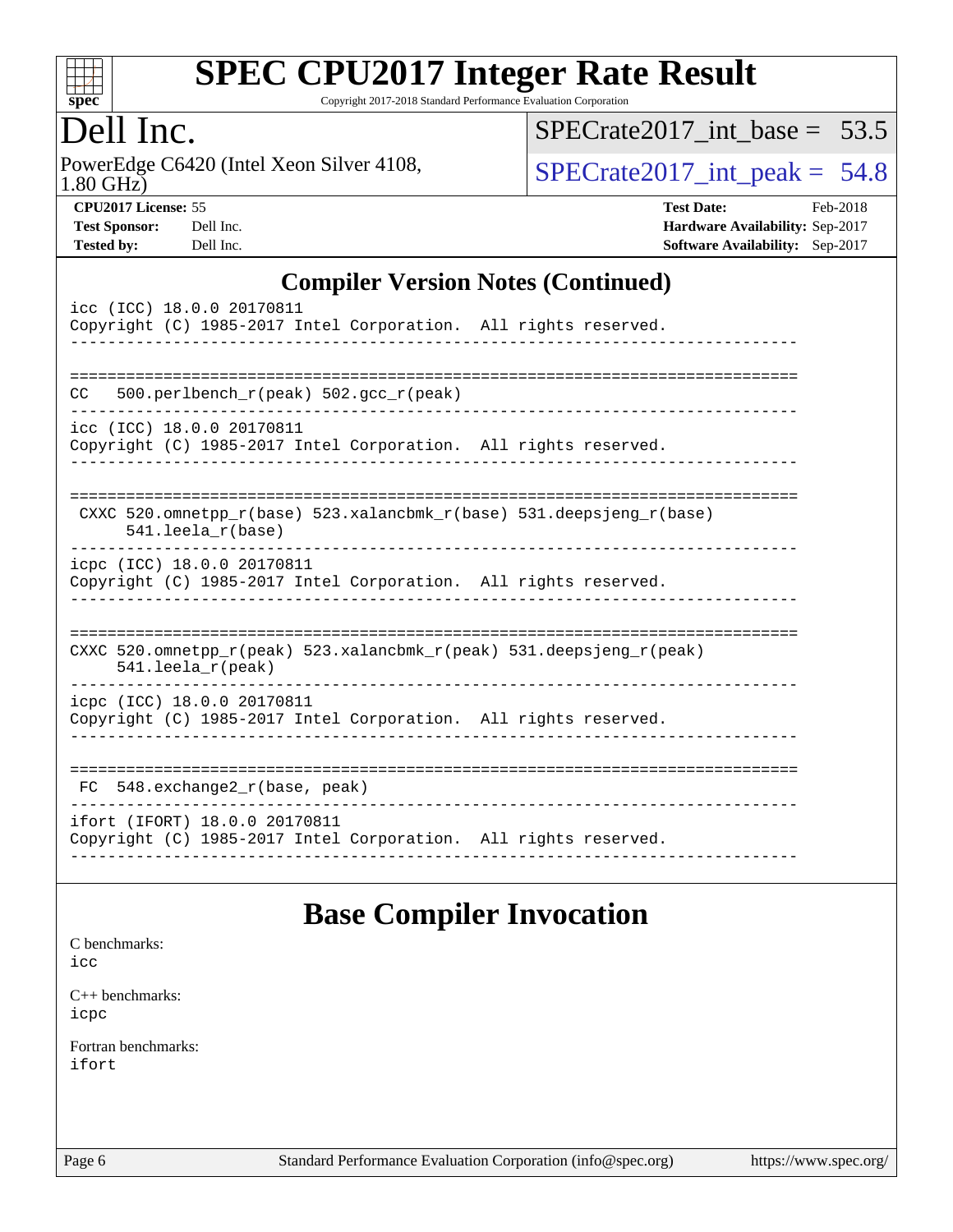

Copyright 2017-2018 Standard Performance Evaluation Corporation

## Dell Inc.

1.80 GHz) PowerEdge C6420 (Intel Xeon Silver 4108,  $\vert$  SPECrate 2017 int peak = 54.8

SPECrate2017 int\_base =  $53.5$ 

**[CPU2017 License:](http://www.spec.org/auto/cpu2017/Docs/result-fields.html#CPU2017License)** 55 **[Test Date:](http://www.spec.org/auto/cpu2017/Docs/result-fields.html#TestDate)** Feb-2018 **[Test Sponsor:](http://www.spec.org/auto/cpu2017/Docs/result-fields.html#TestSponsor)** Dell Inc. **[Hardware Availability:](http://www.spec.org/auto/cpu2017/Docs/result-fields.html#HardwareAvailability)** Sep-2017 **[Tested by:](http://www.spec.org/auto/cpu2017/Docs/result-fields.html#Testedby)** Dell Inc. **[Software Availability:](http://www.spec.org/auto/cpu2017/Docs/result-fields.html#SoftwareAvailability)** Sep-2017

### **[Base Portability Flags](http://www.spec.org/auto/cpu2017/Docs/result-fields.html#BasePortabilityFlags)**

 500.perlbench\_r: [-DSPEC\\_LP64](http://www.spec.org/cpu2017/results/res2018q1/cpu2017-20180305-03878.flags.html#b500.perlbench_r_basePORTABILITY_DSPEC_LP64) [-DSPEC\\_LINUX\\_X64](http://www.spec.org/cpu2017/results/res2018q1/cpu2017-20180305-03878.flags.html#b500.perlbench_r_baseCPORTABILITY_DSPEC_LINUX_X64) 502.gcc\_r: [-DSPEC\\_LP64](http://www.spec.org/cpu2017/results/res2018q1/cpu2017-20180305-03878.flags.html#suite_basePORTABILITY502_gcc_r_DSPEC_LP64) 505.mcf\_r: [-DSPEC\\_LP64](http://www.spec.org/cpu2017/results/res2018q1/cpu2017-20180305-03878.flags.html#suite_basePORTABILITY505_mcf_r_DSPEC_LP64) 520.omnetpp\_r: [-DSPEC\\_LP64](http://www.spec.org/cpu2017/results/res2018q1/cpu2017-20180305-03878.flags.html#suite_basePORTABILITY520_omnetpp_r_DSPEC_LP64) 523.xalancbmk\_r: [-DSPEC\\_LP64](http://www.spec.org/cpu2017/results/res2018q1/cpu2017-20180305-03878.flags.html#suite_basePORTABILITY523_xalancbmk_r_DSPEC_LP64) [-DSPEC\\_LINUX](http://www.spec.org/cpu2017/results/res2018q1/cpu2017-20180305-03878.flags.html#b523.xalancbmk_r_baseCXXPORTABILITY_DSPEC_LINUX) 525.x264\_r: [-DSPEC\\_LP64](http://www.spec.org/cpu2017/results/res2018q1/cpu2017-20180305-03878.flags.html#suite_basePORTABILITY525_x264_r_DSPEC_LP64) 531.deepsjeng\_r: [-DSPEC\\_LP64](http://www.spec.org/cpu2017/results/res2018q1/cpu2017-20180305-03878.flags.html#suite_basePORTABILITY531_deepsjeng_r_DSPEC_LP64) 541.leela\_r: [-DSPEC\\_LP64](http://www.spec.org/cpu2017/results/res2018q1/cpu2017-20180305-03878.flags.html#suite_basePORTABILITY541_leela_r_DSPEC_LP64) 548.exchange2\_r: [-DSPEC\\_LP64](http://www.spec.org/cpu2017/results/res2018q1/cpu2017-20180305-03878.flags.html#suite_basePORTABILITY548_exchange2_r_DSPEC_LP64) 557.xz\_r: [-DSPEC\\_LP64](http://www.spec.org/cpu2017/results/res2018q1/cpu2017-20180305-03878.flags.html#suite_basePORTABILITY557_xz_r_DSPEC_LP64)

### **[Base Optimization Flags](http://www.spec.org/auto/cpu2017/Docs/result-fields.html#BaseOptimizationFlags)**

#### [C benchmarks](http://www.spec.org/auto/cpu2017/Docs/result-fields.html#Cbenchmarks):

[-Wl,-z,muldefs](http://www.spec.org/cpu2017/results/res2018q1/cpu2017-20180305-03878.flags.html#user_CCbase_link_force_multiple1_b4cbdb97b34bdee9ceefcfe54f4c8ea74255f0b02a4b23e853cdb0e18eb4525ac79b5a88067c842dd0ee6996c24547a27a4b99331201badda8798ef8a743f577) [-xCORE-AVX2](http://www.spec.org/cpu2017/results/res2018q1/cpu2017-20180305-03878.flags.html#user_CCbase_f-xCORE-AVX2) [-ipo](http://www.spec.org/cpu2017/results/res2018q1/cpu2017-20180305-03878.flags.html#user_CCbase_f-ipo) [-O3](http://www.spec.org/cpu2017/results/res2018q1/cpu2017-20180305-03878.flags.html#user_CCbase_f-O3) [-no-prec-div](http://www.spec.org/cpu2017/results/res2018q1/cpu2017-20180305-03878.flags.html#user_CCbase_f-no-prec-div) [-qopt-mem-layout-trans=3](http://www.spec.org/cpu2017/results/res2018q1/cpu2017-20180305-03878.flags.html#user_CCbase_f-qopt-mem-layout-trans_de80db37974c74b1f0e20d883f0b675c88c3b01e9d123adea9b28688d64333345fb62bc4a798493513fdb68f60282f9a726aa07f478b2f7113531aecce732043) [-L/usr/local/je5.0.1-64/lib](http://www.spec.org/cpu2017/results/res2018q1/cpu2017-20180305-03878.flags.html#user_CCbase_jemalloc_link_path64_4b10a636b7bce113509b17f3bd0d6226c5fb2346b9178c2d0232c14f04ab830f976640479e5c33dc2bcbbdad86ecfb6634cbbd4418746f06f368b512fced5394) [-ljemalloc](http://www.spec.org/cpu2017/results/res2018q1/cpu2017-20180305-03878.flags.html#user_CCbase_jemalloc_link_lib_d1249b907c500fa1c0672f44f562e3d0f79738ae9e3c4a9c376d49f265a04b9c99b167ecedbf6711b3085be911c67ff61f150a17b3472be731631ba4d0471706)

[C++ benchmarks:](http://www.spec.org/auto/cpu2017/Docs/result-fields.html#CXXbenchmarks)

[-Wl,-z,muldefs](http://www.spec.org/cpu2017/results/res2018q1/cpu2017-20180305-03878.flags.html#user_CXXbase_link_force_multiple1_b4cbdb97b34bdee9ceefcfe54f4c8ea74255f0b02a4b23e853cdb0e18eb4525ac79b5a88067c842dd0ee6996c24547a27a4b99331201badda8798ef8a743f577) [-xCORE-AVX2](http://www.spec.org/cpu2017/results/res2018q1/cpu2017-20180305-03878.flags.html#user_CXXbase_f-xCORE-AVX2) [-ipo](http://www.spec.org/cpu2017/results/res2018q1/cpu2017-20180305-03878.flags.html#user_CXXbase_f-ipo) [-O3](http://www.spec.org/cpu2017/results/res2018q1/cpu2017-20180305-03878.flags.html#user_CXXbase_f-O3) [-no-prec-div](http://www.spec.org/cpu2017/results/res2018q1/cpu2017-20180305-03878.flags.html#user_CXXbase_f-no-prec-div) [-qopt-mem-layout-trans=3](http://www.spec.org/cpu2017/results/res2018q1/cpu2017-20180305-03878.flags.html#user_CXXbase_f-qopt-mem-layout-trans_de80db37974c74b1f0e20d883f0b675c88c3b01e9d123adea9b28688d64333345fb62bc4a798493513fdb68f60282f9a726aa07f478b2f7113531aecce732043) [-L/usr/local/je5.0.1-64/lib](http://www.spec.org/cpu2017/results/res2018q1/cpu2017-20180305-03878.flags.html#user_CXXbase_jemalloc_link_path64_4b10a636b7bce113509b17f3bd0d6226c5fb2346b9178c2d0232c14f04ab830f976640479e5c33dc2bcbbdad86ecfb6634cbbd4418746f06f368b512fced5394) [-ljemalloc](http://www.spec.org/cpu2017/results/res2018q1/cpu2017-20180305-03878.flags.html#user_CXXbase_jemalloc_link_lib_d1249b907c500fa1c0672f44f562e3d0f79738ae9e3c4a9c376d49f265a04b9c99b167ecedbf6711b3085be911c67ff61f150a17b3472be731631ba4d0471706)

#### [Fortran benchmarks](http://www.spec.org/auto/cpu2017/Docs/result-fields.html#Fortranbenchmarks):

[-Wl,-z,muldefs](http://www.spec.org/cpu2017/results/res2018q1/cpu2017-20180305-03878.flags.html#user_FCbase_link_force_multiple1_b4cbdb97b34bdee9ceefcfe54f4c8ea74255f0b02a4b23e853cdb0e18eb4525ac79b5a88067c842dd0ee6996c24547a27a4b99331201badda8798ef8a743f577) [-xCORE-AVX2](http://www.spec.org/cpu2017/results/res2018q1/cpu2017-20180305-03878.flags.html#user_FCbase_f-xCORE-AVX2) [-ipo](http://www.spec.org/cpu2017/results/res2018q1/cpu2017-20180305-03878.flags.html#user_FCbase_f-ipo) [-O3](http://www.spec.org/cpu2017/results/res2018q1/cpu2017-20180305-03878.flags.html#user_FCbase_f-O3) [-no-prec-div](http://www.spec.org/cpu2017/results/res2018q1/cpu2017-20180305-03878.flags.html#user_FCbase_f-no-prec-div) [-qopt-mem-layout-trans=3](http://www.spec.org/cpu2017/results/res2018q1/cpu2017-20180305-03878.flags.html#user_FCbase_f-qopt-mem-layout-trans_de80db37974c74b1f0e20d883f0b675c88c3b01e9d123adea9b28688d64333345fb62bc4a798493513fdb68f60282f9a726aa07f478b2f7113531aecce732043) [-nostandard-realloc-lhs](http://www.spec.org/cpu2017/results/res2018q1/cpu2017-20180305-03878.flags.html#user_FCbase_f_2003_std_realloc_82b4557e90729c0f113870c07e44d33d6f5a304b4f63d4c15d2d0f1fab99f5daaed73bdb9275d9ae411527f28b936061aa8b9c8f2d63842963b95c9dd6426b8a) [-align array32byte](http://www.spec.org/cpu2017/results/res2018q1/cpu2017-20180305-03878.flags.html#user_FCbase_align_array32byte_b982fe038af199962ba9a80c053b8342c548c85b40b8e86eb3cc33dee0d7986a4af373ac2d51c3f7cf710a18d62fdce2948f201cd044323541f22fc0fffc51b6) [-L/usr/local/je5.0.1-64/lib](http://www.spec.org/cpu2017/results/res2018q1/cpu2017-20180305-03878.flags.html#user_FCbase_jemalloc_link_path64_4b10a636b7bce113509b17f3bd0d6226c5fb2346b9178c2d0232c14f04ab830f976640479e5c33dc2bcbbdad86ecfb6634cbbd4418746f06f368b512fced5394) [-ljemalloc](http://www.spec.org/cpu2017/results/res2018q1/cpu2017-20180305-03878.flags.html#user_FCbase_jemalloc_link_lib_d1249b907c500fa1c0672f44f562e3d0f79738ae9e3c4a9c376d49f265a04b9c99b167ecedbf6711b3085be911c67ff61f150a17b3472be731631ba4d0471706)

### **[Base Other Flags](http://www.spec.org/auto/cpu2017/Docs/result-fields.html#BaseOtherFlags)**

[C benchmarks](http://www.spec.org/auto/cpu2017/Docs/result-fields.html#Cbenchmarks):  $-m64 - std= c11$  $-m64 - std= c11$ 

[C++ benchmarks:](http://www.spec.org/auto/cpu2017/Docs/result-fields.html#CXXbenchmarks)  $-m64$ 

[Fortran benchmarks](http://www.spec.org/auto/cpu2017/Docs/result-fields.html#Fortranbenchmarks): [-m64](http://www.spec.org/cpu2017/results/res2018q1/cpu2017-20180305-03878.flags.html#user_FCbase_intel_intel64_18.0_af43caccfc8ded86e7699f2159af6efc7655f51387b94da716254467f3c01020a5059329e2569e4053f409e7c9202a7efc638f7a6d1ffb3f52dea4a3e31d82ab)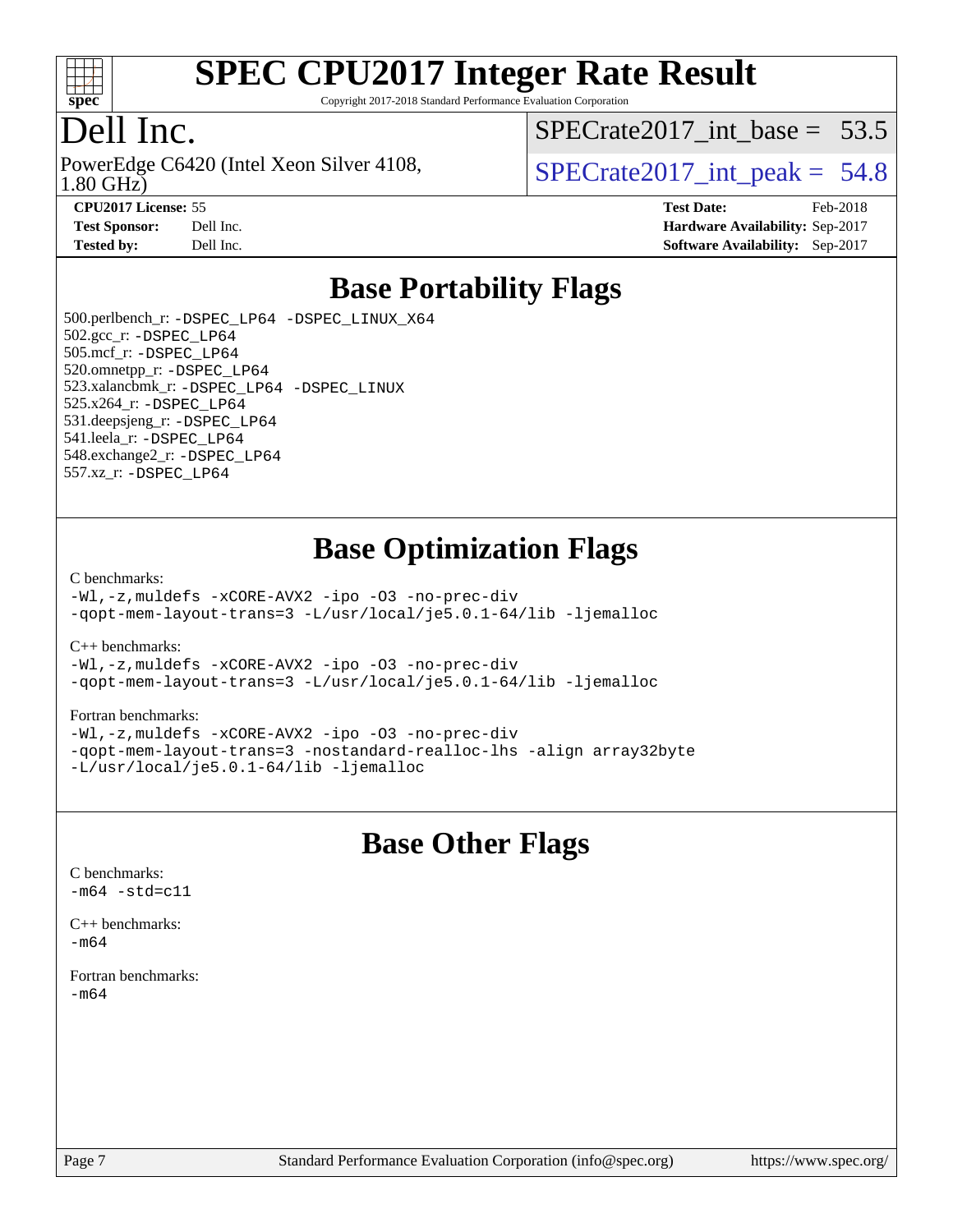

Copyright 2017-2018 Standard Performance Evaluation Corporation

## Dell Inc.

1.80 GHz) PowerEdge C6420 (Intel Xeon Silver 4108,  $\vert$  SPECrate 2017 int peak = 54.8

 $SPECTate2017$ \_int\_base = 53.5

**[CPU2017 License:](http://www.spec.org/auto/cpu2017/Docs/result-fields.html#CPU2017License)** 55 **[Test Date:](http://www.spec.org/auto/cpu2017/Docs/result-fields.html#TestDate)** Feb-2018 **[Test Sponsor:](http://www.spec.org/auto/cpu2017/Docs/result-fields.html#TestSponsor)** Dell Inc. **[Hardware Availability:](http://www.spec.org/auto/cpu2017/Docs/result-fields.html#HardwareAvailability)** Sep-2017 **[Tested by:](http://www.spec.org/auto/cpu2017/Docs/result-fields.html#Testedby)** Dell Inc. **[Software Availability:](http://www.spec.org/auto/cpu2017/Docs/result-fields.html#SoftwareAvailability)** Sep-2017

### **[Peak Compiler Invocation](http://www.spec.org/auto/cpu2017/Docs/result-fields.html#PeakCompilerInvocation)**

[C benchmarks:](http://www.spec.org/auto/cpu2017/Docs/result-fields.html#Cbenchmarks)

[icc](http://www.spec.org/cpu2017/results/res2018q1/cpu2017-20180305-03878.flags.html#user_CCpeak_intel_icc_18.0_66fc1ee009f7361af1fbd72ca7dcefbb700085f36577c54f309893dd4ec40d12360134090235512931783d35fd58c0460139e722d5067c5574d8eaf2b3e37e92)

[C++ benchmarks:](http://www.spec.org/auto/cpu2017/Docs/result-fields.html#CXXbenchmarks) [icpc](http://www.spec.org/cpu2017/results/res2018q1/cpu2017-20180305-03878.flags.html#user_CXXpeak_intel_icpc_18.0_c510b6838c7f56d33e37e94d029a35b4a7bccf4766a728ee175e80a419847e808290a9b78be685c44ab727ea267ec2f070ec5dc83b407c0218cded6866a35d07)

[Fortran benchmarks](http://www.spec.org/auto/cpu2017/Docs/result-fields.html#Fortranbenchmarks): [ifort](http://www.spec.org/cpu2017/results/res2018q1/cpu2017-20180305-03878.flags.html#user_FCpeak_intel_ifort_18.0_8111460550e3ca792625aed983ce982f94888b8b503583aa7ba2b8303487b4d8a21a13e7191a45c5fd58ff318f48f9492884d4413fa793fd88dd292cad7027ca)

### **[Peak Portability Flags](http://www.spec.org/auto/cpu2017/Docs/result-fields.html#PeakPortabilityFlags)**

 500.perlbench\_r: [-DSPEC\\_LP64](http://www.spec.org/cpu2017/results/res2018q1/cpu2017-20180305-03878.flags.html#b500.perlbench_r_peakPORTABILITY_DSPEC_LP64) [-DSPEC\\_LINUX\\_X64](http://www.spec.org/cpu2017/results/res2018q1/cpu2017-20180305-03878.flags.html#b500.perlbench_r_peakCPORTABILITY_DSPEC_LINUX_X64) 502.gcc\_r: [-D\\_FILE\\_OFFSET\\_BITS=64](http://www.spec.org/cpu2017/results/res2018q1/cpu2017-20180305-03878.flags.html#user_peakPORTABILITY502_gcc_r_file_offset_bits_64_5ae949a99b284ddf4e95728d47cb0843d81b2eb0e18bdfe74bbf0f61d0b064f4bda2f10ea5eb90e1dcab0e84dbc592acfc5018bc955c18609f94ddb8d550002c) 505.mcf\_r: [-DSPEC\\_LP64](http://www.spec.org/cpu2017/results/res2018q1/cpu2017-20180305-03878.flags.html#suite_peakPORTABILITY505_mcf_r_DSPEC_LP64) 520.omnetpp\_r: [-DSPEC\\_LP64](http://www.spec.org/cpu2017/results/res2018q1/cpu2017-20180305-03878.flags.html#suite_peakPORTABILITY520_omnetpp_r_DSPEC_LP64) 523.xalancbmk\_r: [-D\\_FILE\\_OFFSET\\_BITS=64](http://www.spec.org/cpu2017/results/res2018q1/cpu2017-20180305-03878.flags.html#user_peakPORTABILITY523_xalancbmk_r_file_offset_bits_64_5ae949a99b284ddf4e95728d47cb0843d81b2eb0e18bdfe74bbf0f61d0b064f4bda2f10ea5eb90e1dcab0e84dbc592acfc5018bc955c18609f94ddb8d550002c) [-DSPEC\\_LINUX](http://www.spec.org/cpu2017/results/res2018q1/cpu2017-20180305-03878.flags.html#b523.xalancbmk_r_peakCXXPORTABILITY_DSPEC_LINUX) 525.x264\_r: [-DSPEC\\_LP64](http://www.spec.org/cpu2017/results/res2018q1/cpu2017-20180305-03878.flags.html#suite_peakPORTABILITY525_x264_r_DSPEC_LP64) 531.deepsjeng\_r: [-DSPEC\\_LP64](http://www.spec.org/cpu2017/results/res2018q1/cpu2017-20180305-03878.flags.html#suite_peakPORTABILITY531_deepsjeng_r_DSPEC_LP64) 541.leela\_r: [-DSPEC\\_LP64](http://www.spec.org/cpu2017/results/res2018q1/cpu2017-20180305-03878.flags.html#suite_peakPORTABILITY541_leela_r_DSPEC_LP64) 548.exchange2\_r: [-DSPEC\\_LP64](http://www.spec.org/cpu2017/results/res2018q1/cpu2017-20180305-03878.flags.html#suite_peakPORTABILITY548_exchange2_r_DSPEC_LP64) 557.xz\_r: [-DSPEC\\_LP64](http://www.spec.org/cpu2017/results/res2018q1/cpu2017-20180305-03878.flags.html#suite_peakPORTABILITY557_xz_r_DSPEC_LP64)

## **[Peak Optimization Flags](http://www.spec.org/auto/cpu2017/Docs/result-fields.html#PeakOptimizationFlags)**

[C benchmarks](http://www.spec.org/auto/cpu2017/Docs/result-fields.html#Cbenchmarks):

 500.perlbench\_r: [-Wl,-z,muldefs](http://www.spec.org/cpu2017/results/res2018q1/cpu2017-20180305-03878.flags.html#user_peakEXTRA_LDFLAGS500_perlbench_r_link_force_multiple1_b4cbdb97b34bdee9ceefcfe54f4c8ea74255f0b02a4b23e853cdb0e18eb4525ac79b5a88067c842dd0ee6996c24547a27a4b99331201badda8798ef8a743f577) [-prof-gen](http://www.spec.org/cpu2017/results/res2018q1/cpu2017-20180305-03878.flags.html#user_peakPASS1_CFLAGSPASS1_LDFLAGS500_perlbench_r_prof_gen_5aa4926d6013ddb2a31985c654b3eb18169fc0c6952a63635c234f711e6e63dd76e94ad52365559451ec499a2cdb89e4dc58ba4c67ef54ca681ffbe1461d6b36)(pass 1) [-prof-use](http://www.spec.org/cpu2017/results/res2018q1/cpu2017-20180305-03878.flags.html#user_peakPASS2_CFLAGSPASS2_LDFLAGS500_perlbench_r_prof_use_1a21ceae95f36a2b53c25747139a6c16ca95bd9def2a207b4f0849963b97e94f5260e30a0c64f4bb623698870e679ca08317ef8150905d41bd88c6f78df73f19)(pass 2) [-ipo](http://www.spec.org/cpu2017/results/res2018q1/cpu2017-20180305-03878.flags.html#user_peakPASS1_COPTIMIZEPASS2_COPTIMIZE500_perlbench_r_f-ipo) [-xCORE-AVX2](http://www.spec.org/cpu2017/results/res2018q1/cpu2017-20180305-03878.flags.html#user_peakPASS2_COPTIMIZE500_perlbench_r_f-xCORE-AVX2) [-O3](http://www.spec.org/cpu2017/results/res2018q1/cpu2017-20180305-03878.flags.html#user_peakPASS1_COPTIMIZEPASS2_COPTIMIZE500_perlbench_r_f-O3) [-no-prec-div](http://www.spec.org/cpu2017/results/res2018q1/cpu2017-20180305-03878.flags.html#user_peakPASS1_COPTIMIZEPASS2_COPTIMIZE500_perlbench_r_f-no-prec-div) [-qopt-mem-layout-trans=3](http://www.spec.org/cpu2017/results/res2018q1/cpu2017-20180305-03878.flags.html#user_peakPASS1_COPTIMIZEPASS2_COPTIMIZE500_perlbench_r_f-qopt-mem-layout-trans_de80db37974c74b1f0e20d883f0b675c88c3b01e9d123adea9b28688d64333345fb62bc4a798493513fdb68f60282f9a726aa07f478b2f7113531aecce732043) [-fno-strict-overflow](http://www.spec.org/cpu2017/results/res2018q1/cpu2017-20180305-03878.flags.html#user_peakEXTRA_OPTIMIZE500_perlbench_r_f-fno-strict-overflow) [-L/usr/local/je5.0.1-64/lib](http://www.spec.org/cpu2017/results/res2018q1/cpu2017-20180305-03878.flags.html#user_peakEXTRA_LIBS500_perlbench_r_jemalloc_link_path64_4b10a636b7bce113509b17f3bd0d6226c5fb2346b9178c2d0232c14f04ab830f976640479e5c33dc2bcbbdad86ecfb6634cbbd4418746f06f368b512fced5394) [-ljemalloc](http://www.spec.org/cpu2017/results/res2018q1/cpu2017-20180305-03878.flags.html#user_peakEXTRA_LIBS500_perlbench_r_jemalloc_link_lib_d1249b907c500fa1c0672f44f562e3d0f79738ae9e3c4a9c376d49f265a04b9c99b167ecedbf6711b3085be911c67ff61f150a17b3472be731631ba4d0471706) 502.gcc\_r: [-L/opt/intel/compilers\\_and\\_libraries\\_2018/linux/lib/ia32](http://www.spec.org/cpu2017/results/res2018q1/cpu2017-20180305-03878.flags.html#user_peakCCLD502_gcc_r_Enable-32bit-runtime_af243bdb1d79e4c7a4f720bf8275e627de2ecd461de63307bc14cef0633fde3cd7bb2facb32dcc8be9566045fb55d40ce2b72b725f73827aa7833441b71b9343) [-Wl,-z,muldefs](http://www.spec.org/cpu2017/results/res2018q1/cpu2017-20180305-03878.flags.html#user_peakEXTRA_LDFLAGS502_gcc_r_link_force_multiple1_b4cbdb97b34bdee9ceefcfe54f4c8ea74255f0b02a4b23e853cdb0e18eb4525ac79b5a88067c842dd0ee6996c24547a27a4b99331201badda8798ef8a743f577) [-prof-gen](http://www.spec.org/cpu2017/results/res2018q1/cpu2017-20180305-03878.flags.html#user_peakPASS1_CFLAGSPASS1_LDFLAGS502_gcc_r_prof_gen_5aa4926d6013ddb2a31985c654b3eb18169fc0c6952a63635c234f711e6e63dd76e94ad52365559451ec499a2cdb89e4dc58ba4c67ef54ca681ffbe1461d6b36)(pass 1) [-prof-use](http://www.spec.org/cpu2017/results/res2018q1/cpu2017-20180305-03878.flags.html#user_peakPASS2_CFLAGSPASS2_LDFLAGS502_gcc_r_prof_use_1a21ceae95f36a2b53c25747139a6c16ca95bd9def2a207b4f0849963b97e94f5260e30a0c64f4bb623698870e679ca08317ef8150905d41bd88c6f78df73f19)(pass 2) [-ipo](http://www.spec.org/cpu2017/results/res2018q1/cpu2017-20180305-03878.flags.html#user_peakPASS1_COPTIMIZEPASS2_COPTIMIZE502_gcc_r_f-ipo) [-xCORE-AVX2](http://www.spec.org/cpu2017/results/res2018q1/cpu2017-20180305-03878.flags.html#user_peakPASS2_COPTIMIZE502_gcc_r_f-xCORE-AVX2) [-O3](http://www.spec.org/cpu2017/results/res2018q1/cpu2017-20180305-03878.flags.html#user_peakPASS1_COPTIMIZEPASS2_COPTIMIZE502_gcc_r_f-O3) [-no-prec-div](http://www.spec.org/cpu2017/results/res2018q1/cpu2017-20180305-03878.flags.html#user_peakPASS1_COPTIMIZEPASS2_COPTIMIZE502_gcc_r_f-no-prec-div) [-qopt-mem-layout-trans=3](http://www.spec.org/cpu2017/results/res2018q1/cpu2017-20180305-03878.flags.html#user_peakPASS1_COPTIMIZEPASS2_COPTIMIZE502_gcc_r_f-qopt-mem-layout-trans_de80db37974c74b1f0e20d883f0b675c88c3b01e9d123adea9b28688d64333345fb62bc4a798493513fdb68f60282f9a726aa07f478b2f7113531aecce732043) [-L/usr/local/je5.0.1-32/lib](http://www.spec.org/cpu2017/results/res2018q1/cpu2017-20180305-03878.flags.html#user_peakEXTRA_LIBS502_gcc_r_jemalloc_link_path32_e29f22e8e6c17053bbc6a0971f5a9c01a601a06bb1a59df2084b77a2fe0a2995b64fd4256feaeea39eeba3aae142e96e2b2b0a28974019c0c0c88139a84f900a) [-ljemalloc](http://www.spec.org/cpu2017/results/res2018q1/cpu2017-20180305-03878.flags.html#user_peakEXTRA_LIBS502_gcc_r_jemalloc_link_lib_d1249b907c500fa1c0672f44f562e3d0f79738ae9e3c4a9c376d49f265a04b9c99b167ecedbf6711b3085be911c67ff61f150a17b3472be731631ba4d0471706) 505.mcf\_r: [-Wl,-z,muldefs](http://www.spec.org/cpu2017/results/res2018q1/cpu2017-20180305-03878.flags.html#user_peakEXTRA_LDFLAGS505_mcf_r_link_force_multiple1_b4cbdb97b34bdee9ceefcfe54f4c8ea74255f0b02a4b23e853cdb0e18eb4525ac79b5a88067c842dd0ee6996c24547a27a4b99331201badda8798ef8a743f577) [-xCORE-AVX2](http://www.spec.org/cpu2017/results/res2018q1/cpu2017-20180305-03878.flags.html#user_peakCOPTIMIZE505_mcf_r_f-xCORE-AVX2) [-ipo](http://www.spec.org/cpu2017/results/res2018q1/cpu2017-20180305-03878.flags.html#user_peakCOPTIMIZE505_mcf_r_f-ipo) [-O3](http://www.spec.org/cpu2017/results/res2018q1/cpu2017-20180305-03878.flags.html#user_peakCOPTIMIZE505_mcf_r_f-O3) [-no-prec-div](http://www.spec.org/cpu2017/results/res2018q1/cpu2017-20180305-03878.flags.html#user_peakCOPTIMIZE505_mcf_r_f-no-prec-div) [-qopt-mem-layout-trans=3](http://www.spec.org/cpu2017/results/res2018q1/cpu2017-20180305-03878.flags.html#user_peakCOPTIMIZE505_mcf_r_f-qopt-mem-layout-trans_de80db37974c74b1f0e20d883f0b675c88c3b01e9d123adea9b28688d64333345fb62bc4a798493513fdb68f60282f9a726aa07f478b2f7113531aecce732043) [-L/usr/local/je5.0.1-64/lib](http://www.spec.org/cpu2017/results/res2018q1/cpu2017-20180305-03878.flags.html#user_peakEXTRA_LIBS505_mcf_r_jemalloc_link_path64_4b10a636b7bce113509b17f3bd0d6226c5fb2346b9178c2d0232c14f04ab830f976640479e5c33dc2bcbbdad86ecfb6634cbbd4418746f06f368b512fced5394) [-ljemalloc](http://www.spec.org/cpu2017/results/res2018q1/cpu2017-20180305-03878.flags.html#user_peakEXTRA_LIBS505_mcf_r_jemalloc_link_lib_d1249b907c500fa1c0672f44f562e3d0f79738ae9e3c4a9c376d49f265a04b9c99b167ecedbf6711b3085be911c67ff61f150a17b3472be731631ba4d0471706) 525.x264\_r: [-Wl,-z,muldefs](http://www.spec.org/cpu2017/results/res2018q1/cpu2017-20180305-03878.flags.html#user_peakEXTRA_LDFLAGS525_x264_r_link_force_multiple1_b4cbdb97b34bdee9ceefcfe54f4c8ea74255f0b02a4b23e853cdb0e18eb4525ac79b5a88067c842dd0ee6996c24547a27a4b99331201badda8798ef8a743f577) [-xCORE-AVX2](http://www.spec.org/cpu2017/results/res2018q1/cpu2017-20180305-03878.flags.html#user_peakCOPTIMIZE525_x264_r_f-xCORE-AVX2) [-ipo](http://www.spec.org/cpu2017/results/res2018q1/cpu2017-20180305-03878.flags.html#user_peakCOPTIMIZE525_x264_r_f-ipo) [-O3](http://www.spec.org/cpu2017/results/res2018q1/cpu2017-20180305-03878.flags.html#user_peakCOPTIMIZE525_x264_r_f-O3) [-no-prec-div](http://www.spec.org/cpu2017/results/res2018q1/cpu2017-20180305-03878.flags.html#user_peakCOPTIMIZE525_x264_r_f-no-prec-div) [-qopt-mem-layout-trans=3](http://www.spec.org/cpu2017/results/res2018q1/cpu2017-20180305-03878.flags.html#user_peakCOPTIMIZE525_x264_r_f-qopt-mem-layout-trans_de80db37974c74b1f0e20d883f0b675c88c3b01e9d123adea9b28688d64333345fb62bc4a798493513fdb68f60282f9a726aa07f478b2f7113531aecce732043) [-fno-alias](http://www.spec.org/cpu2017/results/res2018q1/cpu2017-20180305-03878.flags.html#user_peakEXTRA_OPTIMIZE525_x264_r_f-no-alias_77dbac10d91cbfe898fbf4a29d1b29b694089caa623bdd1baccc9957d4edbe8d106c0b357e2748a65b44fc9e83d78098bb898077f3fe92f9faf24f7bd4a07ed7) **(Continued on next page)**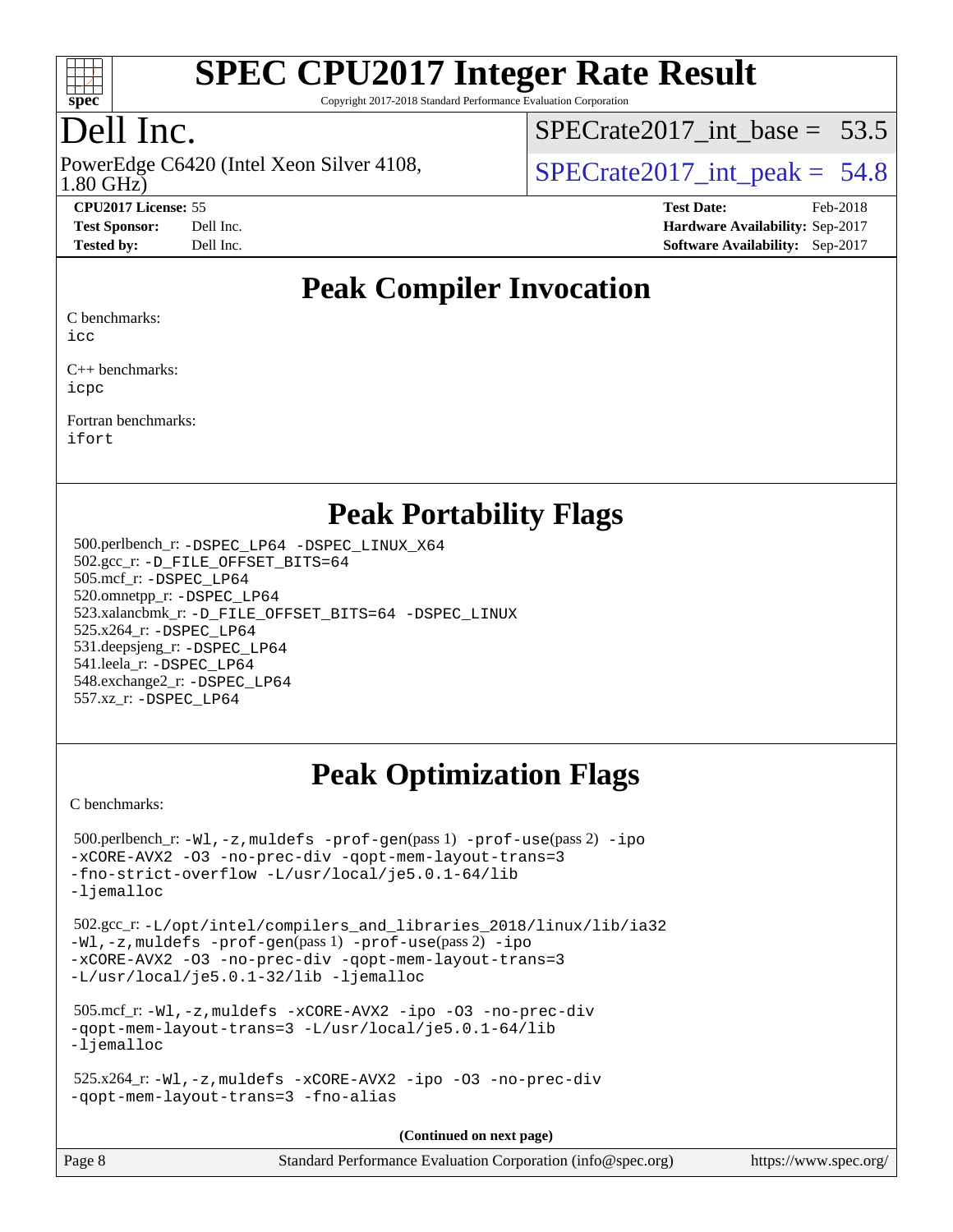

Copyright 2017-2018 Standard Performance Evaluation Corporation

## Dell Inc.

PowerEdge C6420 (Intel Xeon Silver 4108,<br>1.80 GHz)

SPECrate2017 int\_base =  $53.5$ 

SPECrate  $2017$  int peak = 54.8

| <b>Test Sponsor:</b> | Dell Inc. |
|----------------------|-----------|
| <b>Tested by:</b>    | Dell Inc. |

**[CPU2017 License:](http://www.spec.org/auto/cpu2017/Docs/result-fields.html#CPU2017License)** 55 **[Test Date:](http://www.spec.org/auto/cpu2017/Docs/result-fields.html#TestDate)** Feb-2018 **[Hardware Availability:](http://www.spec.org/auto/cpu2017/Docs/result-fields.html#HardwareAvailability)** Sep-2017 **[Software Availability:](http://www.spec.org/auto/cpu2017/Docs/result-fields.html#SoftwareAvailability)** Sep-2017

## **[Peak Optimization Flags \(Continued\)](http://www.spec.org/auto/cpu2017/Docs/result-fields.html#PeakOptimizationFlags)**

 525.x264\_r (continued): [-L/usr/local/je5.0.1-64/lib](http://www.spec.org/cpu2017/results/res2018q1/cpu2017-20180305-03878.flags.html#user_peakEXTRA_LIBS525_x264_r_jemalloc_link_path64_4b10a636b7bce113509b17f3bd0d6226c5fb2346b9178c2d0232c14f04ab830f976640479e5c33dc2bcbbdad86ecfb6634cbbd4418746f06f368b512fced5394) [-ljemalloc](http://www.spec.org/cpu2017/results/res2018q1/cpu2017-20180305-03878.flags.html#user_peakEXTRA_LIBS525_x264_r_jemalloc_link_lib_d1249b907c500fa1c0672f44f562e3d0f79738ae9e3c4a9c376d49f265a04b9c99b167ecedbf6711b3085be911c67ff61f150a17b3472be731631ba4d0471706)

557.xz\_r: Same as 505.mcf\_r

[C++ benchmarks:](http://www.spec.org/auto/cpu2017/Docs/result-fields.html#CXXbenchmarks)

 520.omnetpp\_r: [-Wl,-z,muldefs](http://www.spec.org/cpu2017/results/res2018q1/cpu2017-20180305-03878.flags.html#user_peakEXTRA_LDFLAGS520_omnetpp_r_link_force_multiple1_b4cbdb97b34bdee9ceefcfe54f4c8ea74255f0b02a4b23e853cdb0e18eb4525ac79b5a88067c842dd0ee6996c24547a27a4b99331201badda8798ef8a743f577) [-prof-gen](http://www.spec.org/cpu2017/results/res2018q1/cpu2017-20180305-03878.flags.html#user_peakPASS1_CXXFLAGSPASS1_LDFLAGS520_omnetpp_r_prof_gen_5aa4926d6013ddb2a31985c654b3eb18169fc0c6952a63635c234f711e6e63dd76e94ad52365559451ec499a2cdb89e4dc58ba4c67ef54ca681ffbe1461d6b36)(pass 1) [-prof-use](http://www.spec.org/cpu2017/results/res2018q1/cpu2017-20180305-03878.flags.html#user_peakPASS2_CXXFLAGSPASS2_LDFLAGS520_omnetpp_r_prof_use_1a21ceae95f36a2b53c25747139a6c16ca95bd9def2a207b4f0849963b97e94f5260e30a0c64f4bb623698870e679ca08317ef8150905d41bd88c6f78df73f19)(pass 2) [-ipo](http://www.spec.org/cpu2017/results/res2018q1/cpu2017-20180305-03878.flags.html#user_peakPASS1_CXXOPTIMIZEPASS2_CXXOPTIMIZE520_omnetpp_r_f-ipo) [-xCORE-AVX2](http://www.spec.org/cpu2017/results/res2018q1/cpu2017-20180305-03878.flags.html#user_peakPASS2_CXXOPTIMIZE520_omnetpp_r_f-xCORE-AVX2) [-O3](http://www.spec.org/cpu2017/results/res2018q1/cpu2017-20180305-03878.flags.html#user_peakPASS1_CXXOPTIMIZEPASS2_CXXOPTIMIZE520_omnetpp_r_f-O3) [-no-prec-div](http://www.spec.org/cpu2017/results/res2018q1/cpu2017-20180305-03878.flags.html#user_peakPASS1_CXXOPTIMIZEPASS2_CXXOPTIMIZE520_omnetpp_r_f-no-prec-div) [-qopt-mem-layout-trans=3](http://www.spec.org/cpu2017/results/res2018q1/cpu2017-20180305-03878.flags.html#user_peakPASS1_CXXOPTIMIZEPASS2_CXXOPTIMIZE520_omnetpp_r_f-qopt-mem-layout-trans_de80db37974c74b1f0e20d883f0b675c88c3b01e9d123adea9b28688d64333345fb62bc4a798493513fdb68f60282f9a726aa07f478b2f7113531aecce732043) [-L/usr/local/je5.0.1-64/lib](http://www.spec.org/cpu2017/results/res2018q1/cpu2017-20180305-03878.flags.html#user_peakEXTRA_LIBS520_omnetpp_r_jemalloc_link_path64_4b10a636b7bce113509b17f3bd0d6226c5fb2346b9178c2d0232c14f04ab830f976640479e5c33dc2bcbbdad86ecfb6634cbbd4418746f06f368b512fced5394) [-ljemalloc](http://www.spec.org/cpu2017/results/res2018q1/cpu2017-20180305-03878.flags.html#user_peakEXTRA_LIBS520_omnetpp_r_jemalloc_link_lib_d1249b907c500fa1c0672f44f562e3d0f79738ae9e3c4a9c376d49f265a04b9c99b167ecedbf6711b3085be911c67ff61f150a17b3472be731631ba4d0471706)

 523.xalancbmk\_r: [-L/opt/intel/compilers\\_and\\_libraries\\_2018/linux/lib/ia32](http://www.spec.org/cpu2017/results/res2018q1/cpu2017-20180305-03878.flags.html#user_peakCXXLD523_xalancbmk_r_Enable-32bit-runtime_af243bdb1d79e4c7a4f720bf8275e627de2ecd461de63307bc14cef0633fde3cd7bb2facb32dcc8be9566045fb55d40ce2b72b725f73827aa7833441b71b9343) [-Wl,-z,muldefs](http://www.spec.org/cpu2017/results/res2018q1/cpu2017-20180305-03878.flags.html#user_peakEXTRA_LDFLAGS523_xalancbmk_r_link_force_multiple1_b4cbdb97b34bdee9ceefcfe54f4c8ea74255f0b02a4b23e853cdb0e18eb4525ac79b5a88067c842dd0ee6996c24547a27a4b99331201badda8798ef8a743f577) [-prof-gen](http://www.spec.org/cpu2017/results/res2018q1/cpu2017-20180305-03878.flags.html#user_peakPASS1_CXXFLAGSPASS1_LDFLAGS523_xalancbmk_r_prof_gen_5aa4926d6013ddb2a31985c654b3eb18169fc0c6952a63635c234f711e6e63dd76e94ad52365559451ec499a2cdb89e4dc58ba4c67ef54ca681ffbe1461d6b36)(pass 1) [-prof-use](http://www.spec.org/cpu2017/results/res2018q1/cpu2017-20180305-03878.flags.html#user_peakPASS2_CXXFLAGSPASS2_LDFLAGS523_xalancbmk_r_prof_use_1a21ceae95f36a2b53c25747139a6c16ca95bd9def2a207b4f0849963b97e94f5260e30a0c64f4bb623698870e679ca08317ef8150905d41bd88c6f78df73f19)(pass 2) [-ipo](http://www.spec.org/cpu2017/results/res2018q1/cpu2017-20180305-03878.flags.html#user_peakPASS1_CXXOPTIMIZEPASS2_CXXOPTIMIZE523_xalancbmk_r_f-ipo) [-xCORE-AVX2](http://www.spec.org/cpu2017/results/res2018q1/cpu2017-20180305-03878.flags.html#user_peakPASS2_CXXOPTIMIZE523_xalancbmk_r_f-xCORE-AVX2) [-O3](http://www.spec.org/cpu2017/results/res2018q1/cpu2017-20180305-03878.flags.html#user_peakPASS1_CXXOPTIMIZEPASS2_CXXOPTIMIZE523_xalancbmk_r_f-O3) [-no-prec-div](http://www.spec.org/cpu2017/results/res2018q1/cpu2017-20180305-03878.flags.html#user_peakPASS1_CXXOPTIMIZEPASS2_CXXOPTIMIZE523_xalancbmk_r_f-no-prec-div) [-qopt-mem-layout-trans=3](http://www.spec.org/cpu2017/results/res2018q1/cpu2017-20180305-03878.flags.html#user_peakPASS1_CXXOPTIMIZEPASS2_CXXOPTIMIZE523_xalancbmk_r_f-qopt-mem-layout-trans_de80db37974c74b1f0e20d883f0b675c88c3b01e9d123adea9b28688d64333345fb62bc4a798493513fdb68f60282f9a726aa07f478b2f7113531aecce732043) [-L/usr/local/je5.0.1-32/lib](http://www.spec.org/cpu2017/results/res2018q1/cpu2017-20180305-03878.flags.html#user_peakEXTRA_LIBS523_xalancbmk_r_jemalloc_link_path32_e29f22e8e6c17053bbc6a0971f5a9c01a601a06bb1a59df2084b77a2fe0a2995b64fd4256feaeea39eeba3aae142e96e2b2b0a28974019c0c0c88139a84f900a) [-ljemalloc](http://www.spec.org/cpu2017/results/res2018q1/cpu2017-20180305-03878.flags.html#user_peakEXTRA_LIBS523_xalancbmk_r_jemalloc_link_lib_d1249b907c500fa1c0672f44f562e3d0f79738ae9e3c4a9c376d49f265a04b9c99b167ecedbf6711b3085be911c67ff61f150a17b3472be731631ba4d0471706)

531.deepsjeng\_r: Same as 520.omnetpp\_r

541.leela\_r: Same as 520.omnetpp\_r

[Fortran benchmarks](http://www.spec.org/auto/cpu2017/Docs/result-fields.html#Fortranbenchmarks):

[-Wl,-z,muldefs](http://www.spec.org/cpu2017/results/res2018q1/cpu2017-20180305-03878.flags.html#user_FCpeak_link_force_multiple1_b4cbdb97b34bdee9ceefcfe54f4c8ea74255f0b02a4b23e853cdb0e18eb4525ac79b5a88067c842dd0ee6996c24547a27a4b99331201badda8798ef8a743f577) [-xCORE-AVX2](http://www.spec.org/cpu2017/results/res2018q1/cpu2017-20180305-03878.flags.html#user_FCpeak_f-xCORE-AVX2) [-ipo](http://www.spec.org/cpu2017/results/res2018q1/cpu2017-20180305-03878.flags.html#user_FCpeak_f-ipo) [-O3](http://www.spec.org/cpu2017/results/res2018q1/cpu2017-20180305-03878.flags.html#user_FCpeak_f-O3) [-no-prec-div](http://www.spec.org/cpu2017/results/res2018q1/cpu2017-20180305-03878.flags.html#user_FCpeak_f-no-prec-div) [-qopt-mem-layout-trans=3](http://www.spec.org/cpu2017/results/res2018q1/cpu2017-20180305-03878.flags.html#user_FCpeak_f-qopt-mem-layout-trans_de80db37974c74b1f0e20d883f0b675c88c3b01e9d123adea9b28688d64333345fb62bc4a798493513fdb68f60282f9a726aa07f478b2f7113531aecce732043) [-nostandard-realloc-lhs](http://www.spec.org/cpu2017/results/res2018q1/cpu2017-20180305-03878.flags.html#user_FCpeak_f_2003_std_realloc_82b4557e90729c0f113870c07e44d33d6f5a304b4f63d4c15d2d0f1fab99f5daaed73bdb9275d9ae411527f28b936061aa8b9c8f2d63842963b95c9dd6426b8a) [-align array32byte](http://www.spec.org/cpu2017/results/res2018q1/cpu2017-20180305-03878.flags.html#user_FCpeak_align_array32byte_b982fe038af199962ba9a80c053b8342c548c85b40b8e86eb3cc33dee0d7986a4af373ac2d51c3f7cf710a18d62fdce2948f201cd044323541f22fc0fffc51b6) [-L/usr/local/je5.0.1-64/lib](http://www.spec.org/cpu2017/results/res2018q1/cpu2017-20180305-03878.flags.html#user_FCpeak_jemalloc_link_path64_4b10a636b7bce113509b17f3bd0d6226c5fb2346b9178c2d0232c14f04ab830f976640479e5c33dc2bcbbdad86ecfb6634cbbd4418746f06f368b512fced5394) [-ljemalloc](http://www.spec.org/cpu2017/results/res2018q1/cpu2017-20180305-03878.flags.html#user_FCpeak_jemalloc_link_lib_d1249b907c500fa1c0672f44f562e3d0f79738ae9e3c4a9c376d49f265a04b9c99b167ecedbf6711b3085be911c67ff61f150a17b3472be731631ba4d0471706)

## **[Peak Other Flags](http://www.spec.org/auto/cpu2017/Docs/result-fields.html#PeakOtherFlags)**

| C benchmarks (except as noted below):<br>$-m64 - std = c11$                                                                                                                                                                               |  |
|-------------------------------------------------------------------------------------------------------------------------------------------------------------------------------------------------------------------------------------------|--|
| $502.\text{gcc}_r$ : $-m32 - std = c11$                                                                                                                                                                                                   |  |
| $C++$ benchmarks (except as noted below):<br>$-m64$                                                                                                                                                                                       |  |
| 523.xalancbmk $r: -m32$                                                                                                                                                                                                                   |  |
| Fortran benchmarks:<br>$-m64$                                                                                                                                                                                                             |  |
| The flags files that were used to format this result can be browsed at<br>http://www.spec.org/cpu2017/flags/Intel-ic18.0-official-linux64.2017-10-19.html<br>http://www.spec.org/cpu2017/flags/Dell-Platform-Flags-PowerEdge14G-revC.html |  |

Page 9 Standard Performance Evaluation Corporation [\(info@spec.org\)](mailto:info@spec.org) <https://www.spec.org/>